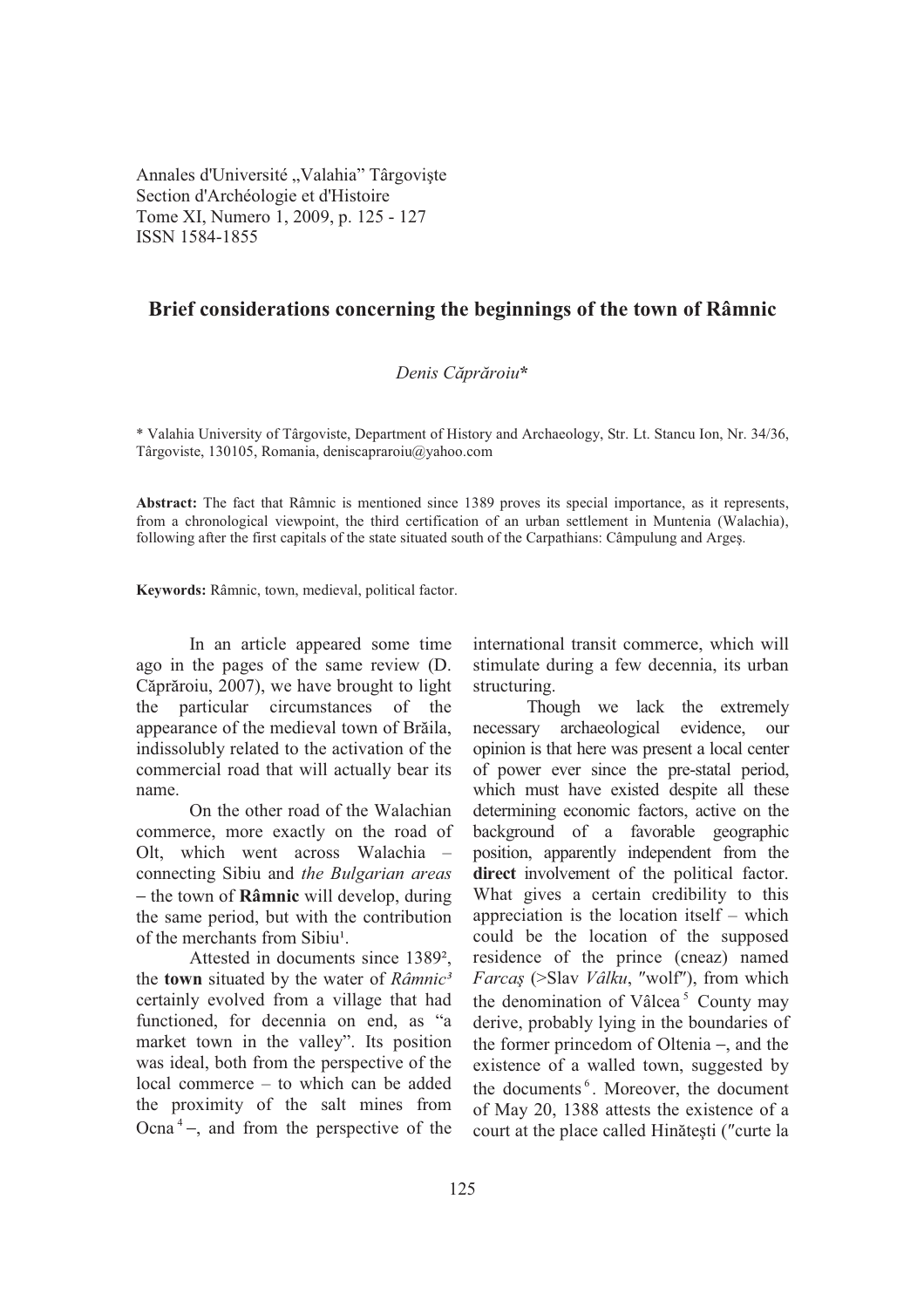locul Hinăteștilor"), previously given to Cozia, by the boyar Tatul (in *DRH*, 1966, p. 27): The piece of information concerning the *court* is very precious because it implies the idea that it belonged to an important boyar, who could not have got to this position in just a single generation. Moreover, the family of the boyar who had this court was on the verge of disappearance, which makes it possible for this court to become part of the property of Cozia. So, in point of ancientness, this court may date back from the times of the previous two or three generations." (A. Sacerdoteanu, 1972, p. 41).

Later on, when the **Reign** came into existence and developed, in a natural relation with its itinerant character – fully motivated by the need to organize the country, a **local court** must have been installed in the most important settlements – to which Râmnic certainly belonged! −, from which the voivodes emitted important certifications of privileges. From this viewpoint we must highlight, once again, the early attestation of the locality of Râmnic by the river Olt − the third in chronological order, after Arges and Câmpulung −, as princely town, where the voivode had the possibility to dwell, even for longer periods of time (A. Sacerdoteanu, 1972, p. 43).

## **Bibliography**

*\*Documente privind istoria României*, 1951, B, *ara Româneasc*, Vol. I (1601- 1610), București.

*\*\*Documenta Romaniae Historica*, 1966, B, *Tara Românească*, Vol. I (1247-1504), Bucuresti.

Panaitescu, P. P., 2000, *Mircea cel Bătrân*, București.

Rădvan, L., 2004, *Orașele din Țara Româneasc pân la sfâr-itul secolului al XVIlea*, Iasi.

Sacerdoțeanu, A., 1972, Originea și condițiile *social-economice ale dezvoltrii vechiului ora- Râmnicul Vîlcea*, "Buridava. Studii si materiale .

1"As far as the commerce with Sibiu is concerned, no privilege certificates have been preserved from Mircea or from the following reigning princes, as some of the archives of Sibiu have been lost; it is possible that such privilege certificates existed. Only a century after Mircea's reign, on June 29, 1505, we have a confirmation given by Radu cel Mare, concerning the customs house for the merchandise from "genune" (= "the precipice"), at the ford of Olt (*la vadul Oltului*), given by Mircea to the monastery of Cozia. A custom tax was exacted for *all the Turkish and Hungarian merchandises* and *wax, cattle, fish, wheat, flour, of all that is bought* (so for the export, not for the import), *since 103… because this customs was given to the above-mentioned monastery by the holy late great-grand father of ours, Io Mircea voivode*. The customs tax will be paid by anyone, *even by the burgomaster of Sibiu, even if he were to have a document sealed with my big or little seal or with the ring on my hand… You, custom-house officer, shall not spare anyone when it comes to the payment of the customs tax according to the register of the customs house near the Danube*. The merchandise mentioned here is the transit merchandise going to Transylvania, brought from the other side of the Danube river and put down in the register of the customs house when the merchandise crossed the river, namely *Turkish*  merchandises (mentioned in the beginning of the charter) and *Hungarian* merchandises, that crossed the country to arrive on the other side of the Danube. (P. P. Panaitescu, 2000, p. 120).

2The charter by which Mircea cel Bătrân voivode enlarged the boundaries of Cozia Monastery, giving to it the place that used to belong to Jiblea village, was emitted on September 4, 1389, "in the town of my reign called Râmnic" ( **în oraul domniei mele numit Râmnic** ) (in *DRH*, 1966, p. 29). A year before, on May 20, 1388, also in a donation act meant for the same monastery, was mentioned the existence of a "mill in **Râmnic**" (in *DRH*, 1966, p. 27).

3 The locality **Râmnicul de pe Olt** (in *DRH*, 1966, p. 260) or **Râmnicul Vîlcei** − as it was called beginning with the modern times, in order to